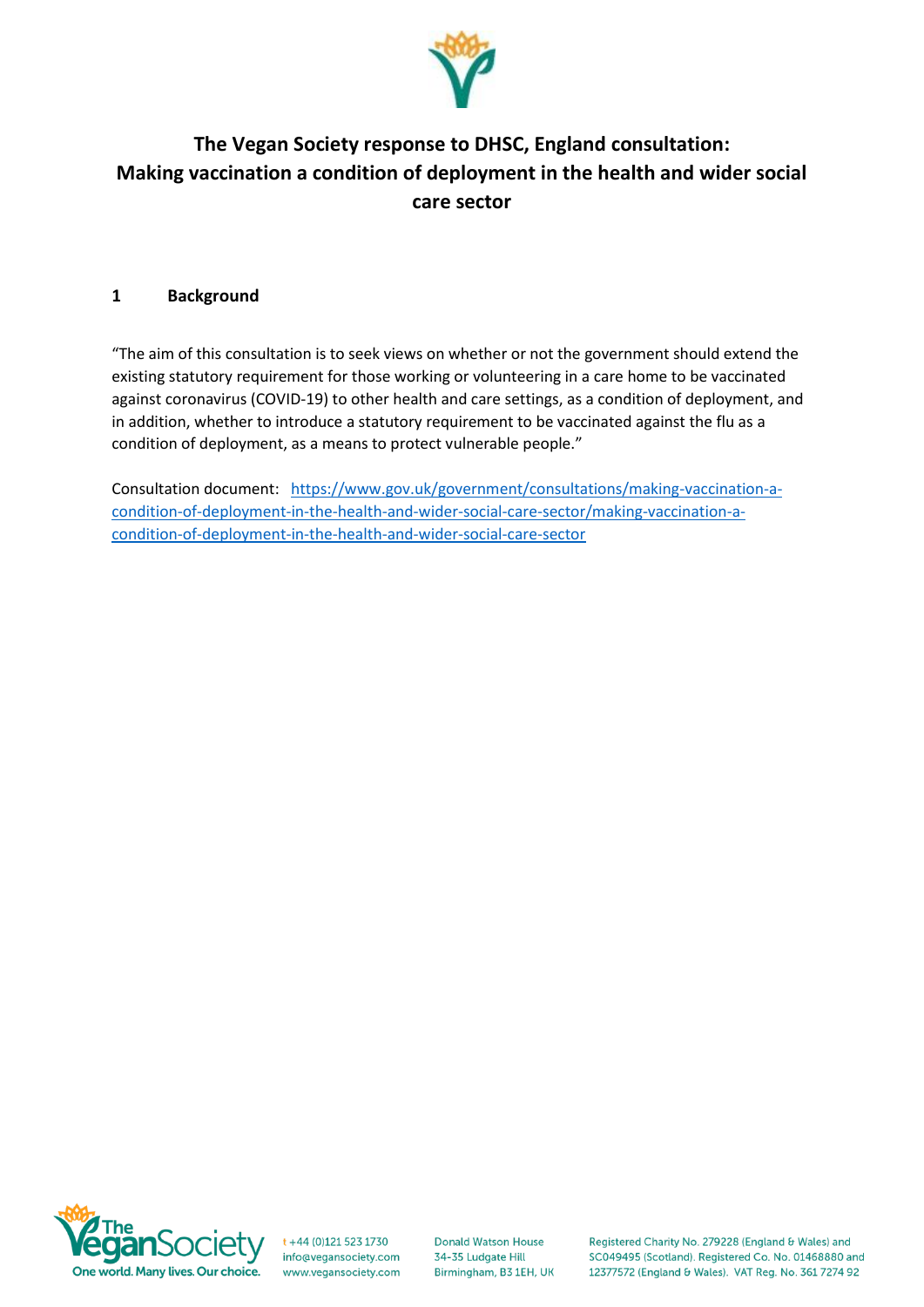

# **2 Survey**

**2.1 About you**

**2.1.1-2.1.6 –** *Administrative purposes*

# **2.1.7 Are you completing this consultation as: \***

Other (please specify)

"The Vegan Society includes an International Rights Network (originally founded in 2012) of individuals working to improve legal recognition of veganism, and the rights of vegans under international, European and national rights and equality legislation. A leading authority on the subject of veganism and law, the network members are from many different countries, each bringing specialist legal knowledge. Under international law vegans are entitled to a social order that respects their right to live according to the ethical conviction that it is morally wrong to appropriate, abuse and exploit nonhuman animals." (Words ~ 91)



t +44 (0)121 523 1730 info@vegansociety.com www.vegansociety.com

**Donald Watson House** 34-35 Ludgate Hill Birmingham, B3 1EH, UK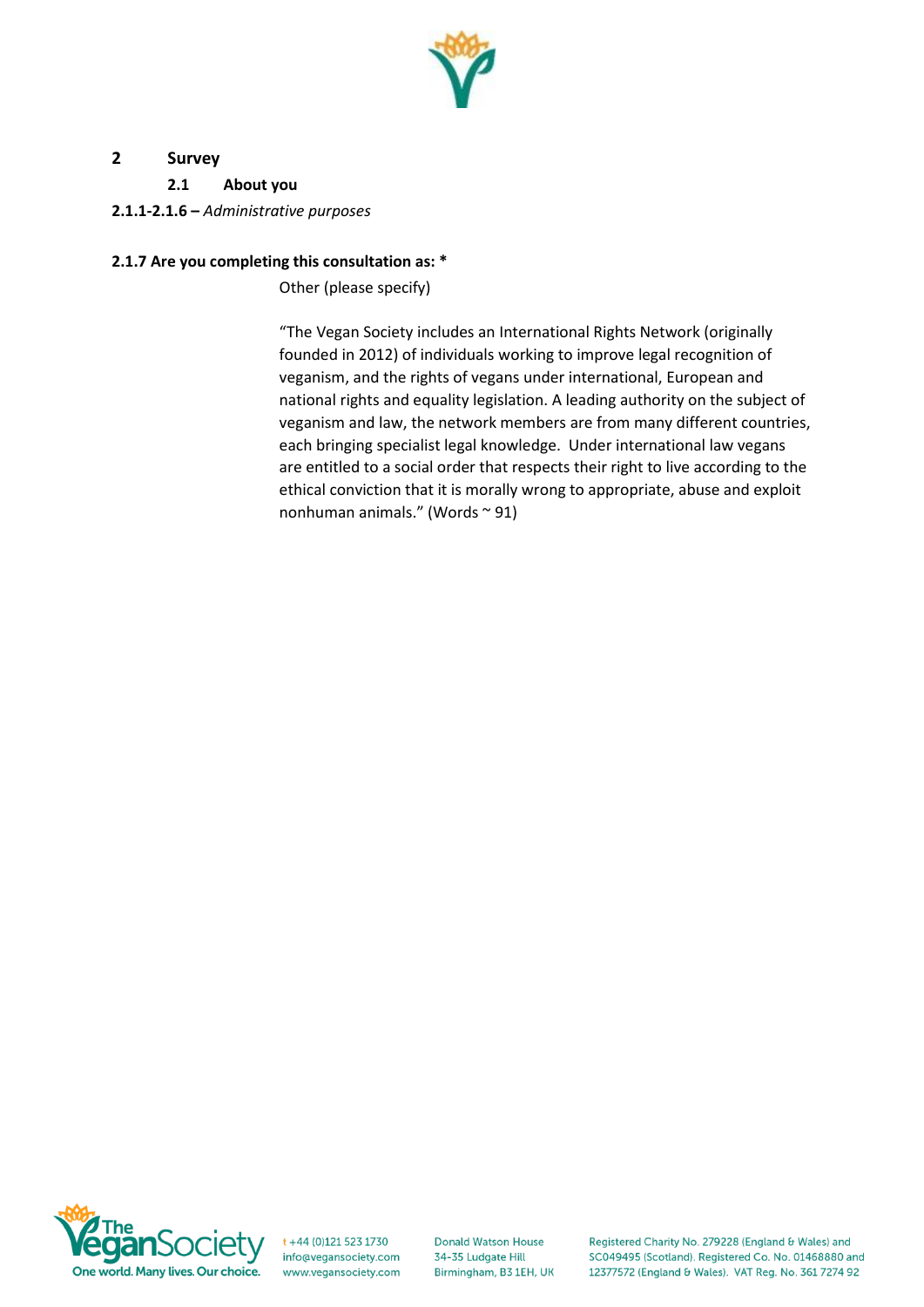

### **2.2 Views on policy intention**

**If you are not a current service user or patient, we still welcome your view as you may need health or social care services in the future.**

> **2.2.1 Which of the following best describes your preference about the COVID-19 and flu vaccination status of the people who would be providing your care?**

I don't know

### **2.3 Which persons should be required to be vaccinated?**

**2.3.1 Which of the following best describes your opinion of the requirement: "Those deployed to undertake direct treatment or personal care as part of a CQC regulated activity in a healthcare or social care setting (including in someone's home) must have a COVID-19 and flu vaccination"**

I don't know.

#### **Please provide details to support your answer (maximum 500 words)**

**"**Your initial Public Sector Equality Duty (PSED) analysis has correctly indicated that making COVID-19 and flu vaccinations a condition of work in health and social care could impact certain groups. Yet, you also concede that you 'have no data on the numbers in the social care workforce who follow religions or hold beliefs that may make them reluctant to take the COVID-19 vaccination.' (Annex C - Equality Impacts: Religion and Belief)

"Moreover, you must also take into account well-founded vaccine hesitancy, which for example is significant in Black People of Colour, and people with relevant protected beliefs. Kadambari & Vanderslott (The Lancet 21:9:1204, 2021 - https://www.thelancet.com/journals/laninf/article/PIIS1473- 3099(21)00404-7/fulltext) have found, 'Distrust of government and public health bodies has arisen due to ongoing discrimination (cited earlier this year by the independent National Health Service Race Observatory Board), previous unethical research (eg, in US Tuskegee syphilis study), and fears that groups are being misled about vaccines.'



t +44 (0)121 523 1730 info@vegansociety.com www.vegansociety.com

**Donald Watson House** 34-35 Ludgate Hill Birmingham, B3 1EH, UK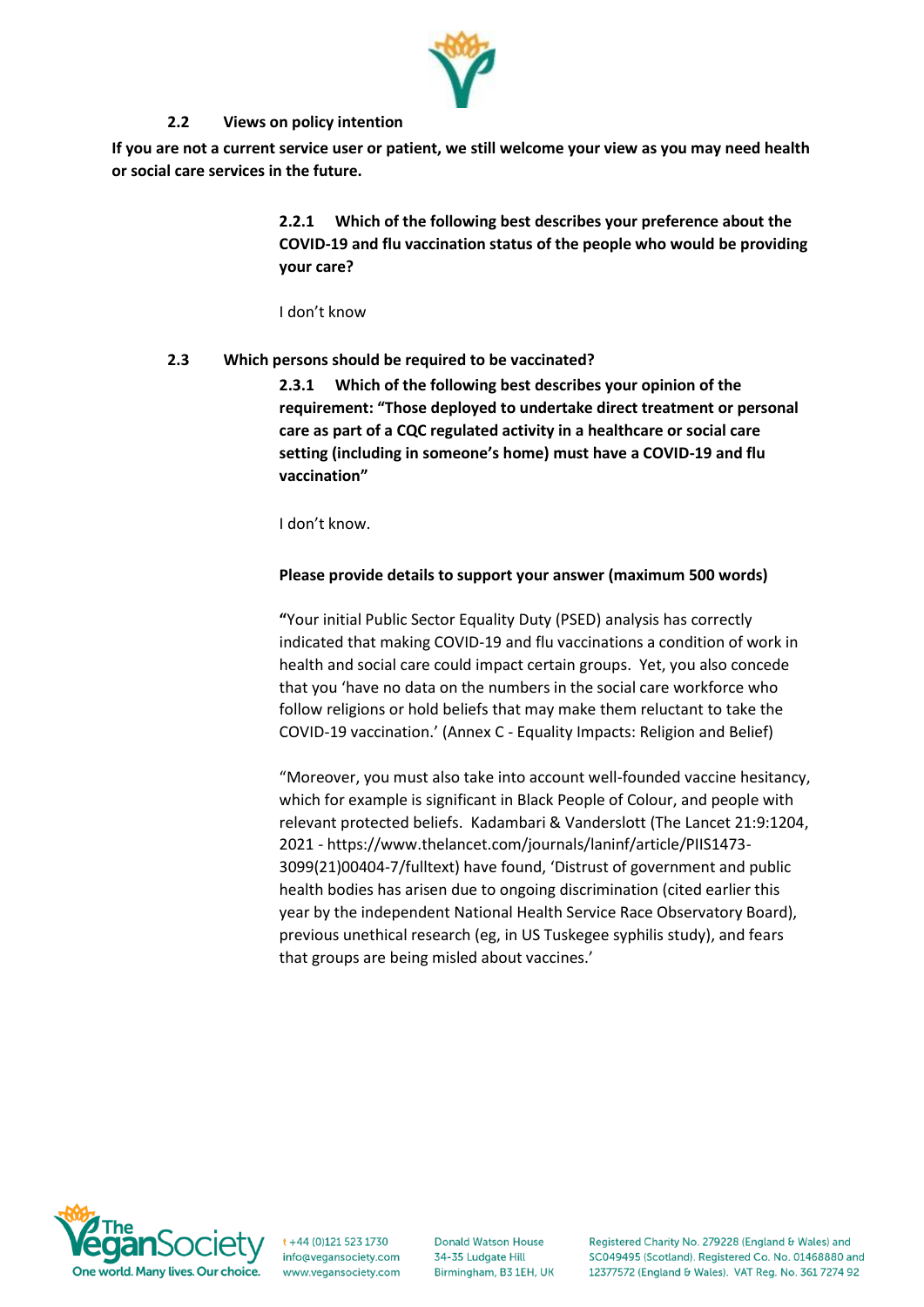

"Vegans hold the protected philosophical belief of veganism under the Equality Act 2010. Therefore, if it is deemed appropriate to implement a system of COVID19 and influenza vaccination exemptions for health and social care workers based upon belief, vegans must be given equivalent exemptions to those with other relevant philosophical and/or religious beliefs. Any such exemptions system must be transparent, consistently applied, and clearly in line with the law."

Same for all:

- **2.3.2 Must have a COVID-19 vaccination in social care**
- **2.3.3 Must have a Flu vaccination in healthcare**
- **2.3.4 Must have a Flu vaccination in social care**

**2.3.5 Do you think there are people deployed in or visiting a healthcare or social care setting (including someone's home) who do not undertake direct treatment or personal care as part of a CQC regulated activity but should also be included within the scope of a requirement to have a COVID-19 and flu vaccine?**

**2.3.6 Which people do you think should be covered by the scope of the requirement to have a COVID-19 vaccination and flu vaccination?**

**For COVID-19 and flu vaccination are there people deployed to undertake direct treatment or personal care as part of a CQC regulated activity that should not be in scope of the policy?**

- **2.3.7 COVID-19 vaccination**
- **2.3.8 Flu vaccination**

**2.3.9 Are there any other health and social care settings where an approach similar to adult care homes should be taken? (that is, all those working or volunteering in the care home must have a COVID-19 vaccination or have an exemption)** No opinion

As above

**Which of the following best describes your opinion of the requirement: Those under the age of 18, undertaking direct treatment or personal care as part of a CQC regulated activity (in a healthcare or social care setting, including in someone's home), must have a COVID-19 and flu vaccination?**

- **2.3.10 COVID-19 vaccination in healthcare**
- **2.3.11 COVID-19 vaccination in social care**
- **2.3.12 Flu vaccination in healthcare**
- **2.3.13 Flu vaccination in social care**



t +44 (0)121 523 1730 info@vegansociety.com www.yegansociety.com

**Donald Watson House** 34-35 Ludgate Hill Birmingham, B3 1EH, UK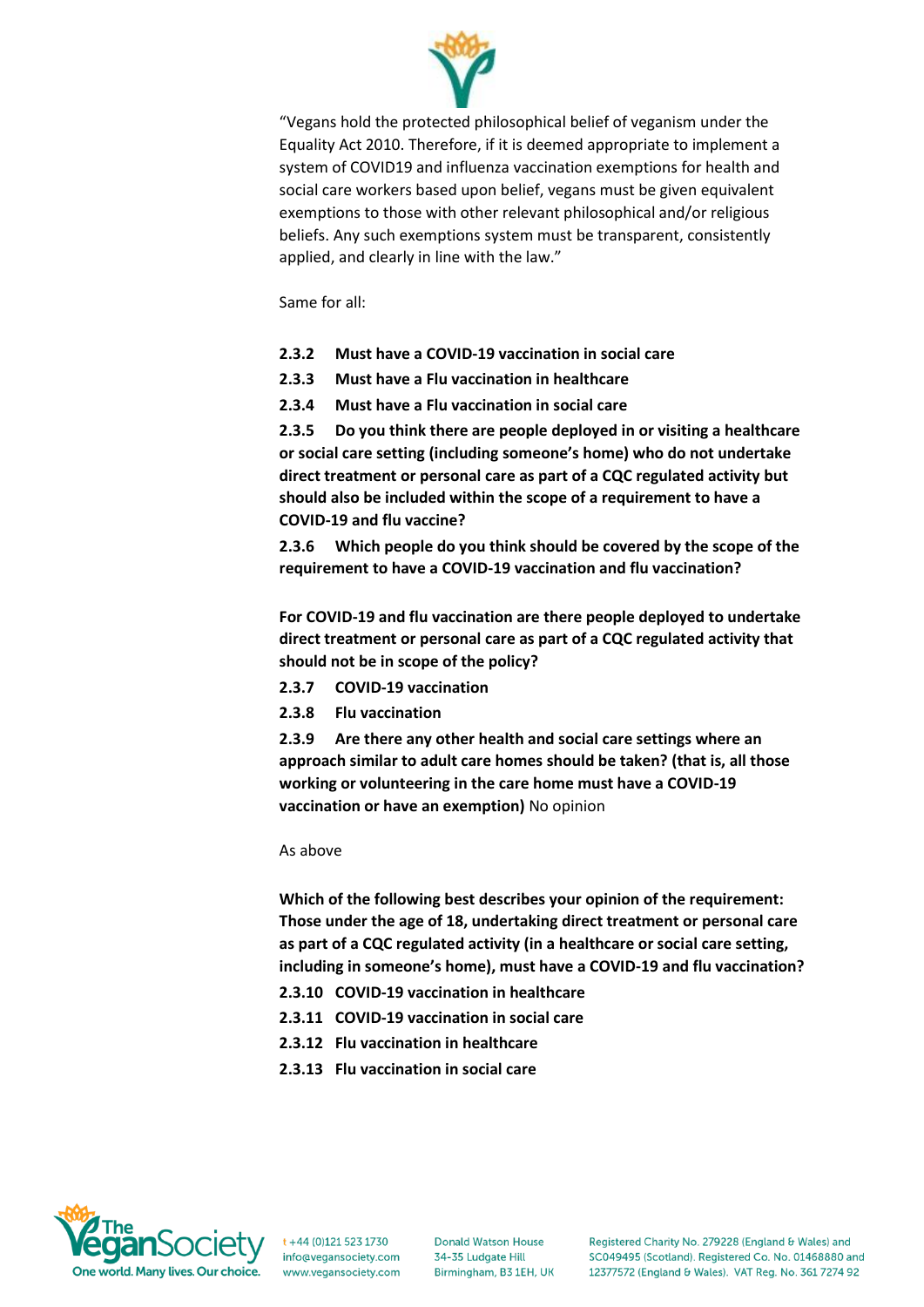#### **2.4 Exemptions** As above

**Do you agree or disagree that exemption from COVID-19 vaccination and flu vaccination should only be based on medical grounds?**

**2.4.1 COVID-19 vaccination**

**2.4.2 Flu vaccination** 

**2.4.3 On what other basis, if any, should a person be exempt from COVID-19 vaccination requirements? (maximum 500 words)**

**2.4.4 On what other basis, if any, should a person be exempt from Flu vaccination requirements?**

#### **2.5 Considerations of potential impacts**

**2.5.1 Are there particular groups of people, such as those with protected characteristics, who would particularly benefit from COVID-19 vaccination and flu vaccination being a condition of deployment in healthcare and social care? \***

Not sure

**2.5.2 Which particular groups might be positively impacted and why?** 

No comment

**2.5.3 Are there particular groups of people, such as those with protected characteristics, who would be particularly negatively affected by COVID-19 and flu vaccination being a condition of deployment in healthcare and social care?**

Yes

#### **2.5.4 Which particular groups might be negatively impacted and why?**

"Your initial Public Sector Equality Duty (PSED) analysis has correctly indicated that making COVID-19 and flu vaccinations a condition of work in health and social care could impact certain groups. Yet, you also concede that you 'have no data on the numbers in the social care workforce who follow religions or hold beliefs that may make them reluctant to take the COVID-19 vaccination.' (Annex C - Equality Impacts: Religion and Belief)

"Moreover, you must also take into account well-founded vaccine hesitancy, which for example is significant in Black People of Colour, and people with relevant protected beliefs. Kadambari & Vanderslott (The Lancet 21:9:1204, 2021 -

https://www.thelancet.com/journals/laninf/article/PIIS1473-3099(21)00404-7/fulltext) have found, 'Distrust of government and public health bodies has arisen due to ongoing discrimination (cited



 $t + 44$  (0)121 523 1730 info@vegansociety.com www.yegansociety.com

**Donald Watson House** 34-35 Ludgate Hill Birmingham, B3 1EH, UK